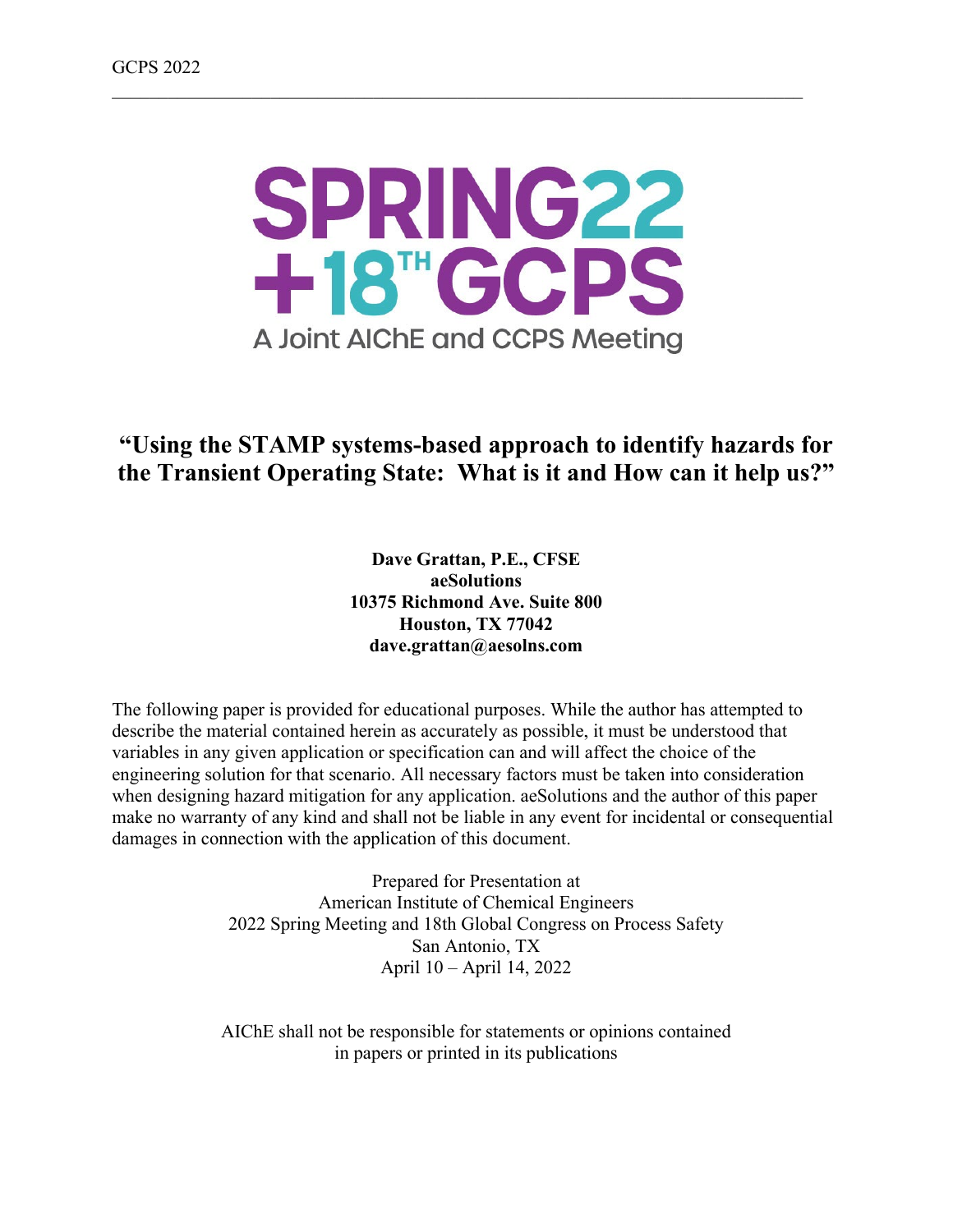# **"Using the STAMP systems-based approach to identify hazards for the Transient Operating State: What is it and How can it help us?"**

\_\_\_\_\_\_\_\_\_\_\_\_\_\_\_\_\_\_\_\_\_\_\_\_\_\_\_\_\_\_\_\_\_\_\_\_\_\_\_\_\_\_\_\_\_\_\_\_\_\_\_\_\_\_\_\_\_\_\_\_\_\_\_\_\_\_\_\_\_\_\_\_\_\_

**Dave Grattan, P.E., CFSE aeSolutions 10375 Richmond Ave. Suite 800 Houston, TX 77042 dave.grattan@aesolns.com**

**Keywords:** Accident Models, Systems thinking, Emergence, STAMP, Safety vs. Reliability

## **Abstract**

STAMP (Systems Theoretic Accident Model and Processes) is a relatively new accident causality model based on systems theory. It draws its main tenets from systems thinking that (1) accidents can happen even when there has been no failure, (2) that interactions between components of the system create emergent properties that can lead to accidents, and (3) it treats safety as a control problem rather than a failure problem. STPA (Systems Theoretic Process Analysis) or colloquially "Stuff That Prevents Accidents" is a powerful hazard analysis technique based on STAMP. The STPA technique is based on a control structure rather than a traditional hardware-based structure as typically shown on a P&ID (Piping & Instrumentation Diagram). STPA is not so concerned with identifying component failures, but rather how those components interact and what controls or constraints are placed on the interactions and how they can be violated, which can lead to accidents.

The STPA technique is a good fit for identifying the ways hazards can arise during transient operating states such as maintenance, start-up, or response to abnormal situation. It identifies unsafe or missing controls related to the transient mode needed to prevent an accident. It works off of a control structure of the transient mode versus procedures or P&IDs. A typical control structure can include components, humans, software, requirements, expectations (written and unwritten). Traditional PHA (Process Hazards Analysis) methods such as HAZOP or What-if will not provide the same perspective.

This paper will provide two examples of transient mode control structures, one for maintenance and one for response to abnormal situation, and show how to perform the STPA hazard analysis on those control structures to ensure the proper controls and constraints are identified to prevent an unwanted event.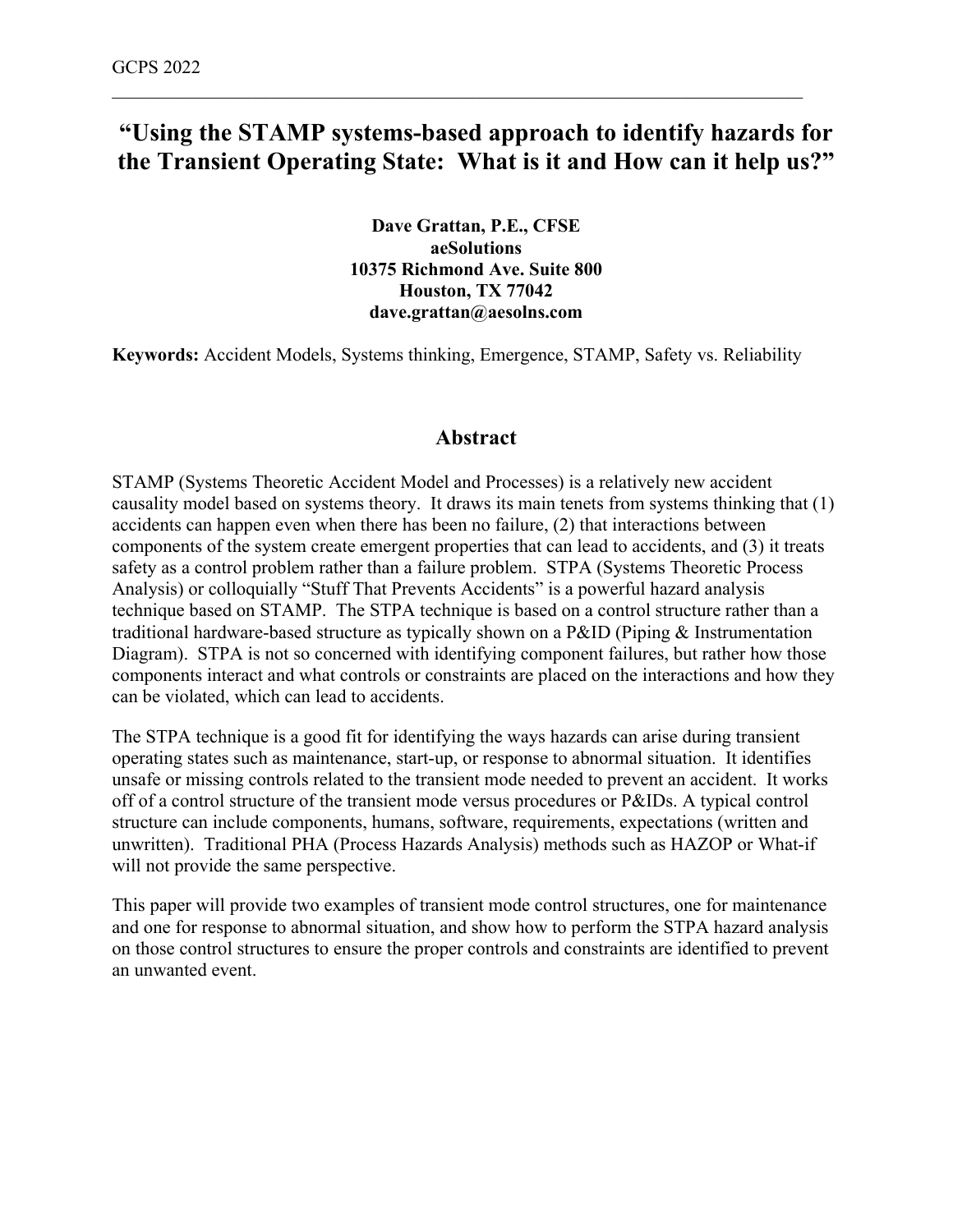# **1 Introduction**

Professor Nancy Leveson of MIT created the accident model STAMP (Systems Theoretic Accident Model and Processes) in the 2000's and published a book on it in 2012 [1]. Since that time the adoption of the model and its primary tool of implementation STPA (Systems Theoretic Process Analysis) has been rapid and widespread. Multiple industries ranging from Aviation to Health Care all over the world are now using the STAMP framework as a basis for their hazard analysis. The Process Industries have been slower in the uptake of STAMP (but we're curious). Is it because we already have adequate models and tools? Certainly we have plenty of tools and activities like PHA, LOPA, IPL verification, audits, assessments, Fault-Tree, Bow-tie, etc. But what accident models do we claim to guide our safety work (before the fact, not after an accident has already happened)? That is how we will begin, with a brief discussion of the accident model that influenced the creation of STAMP, before we consider its implementation via STPA.

\_\_\_\_\_\_\_\_\_\_\_\_\_\_\_\_\_\_\_\_\_\_\_\_\_\_\_\_\_\_\_\_\_\_\_\_\_\_\_\_\_\_\_\_\_\_\_\_\_\_\_\_\_\_\_\_\_\_\_\_\_\_\_\_\_\_\_\_\_\_\_\_\_\_

## **2 Accident Models**

Safety Science has recently produced new ways of thinking about how accidents happen. For example, STAMP which is the subject of this paper, and also FRAM (Functional Resonance Accident Model) [2]. Both models utilize the principles of systems thinking (to be discussed). These newer models can be traced back even further, to whom many consider as the grandfather of modern safety science, Jens Rasmussen, the Danish safety pioneer who worked across all fields in safety including systems safety, human factors, human reliability, risk management, control of major accident hazards, etc. It is his model shown in **Figure 1** that has been so influential in thinking about how accidents happen.



**Figure 1.** Rasmussen's "Migration toward the Boundary" Model [3].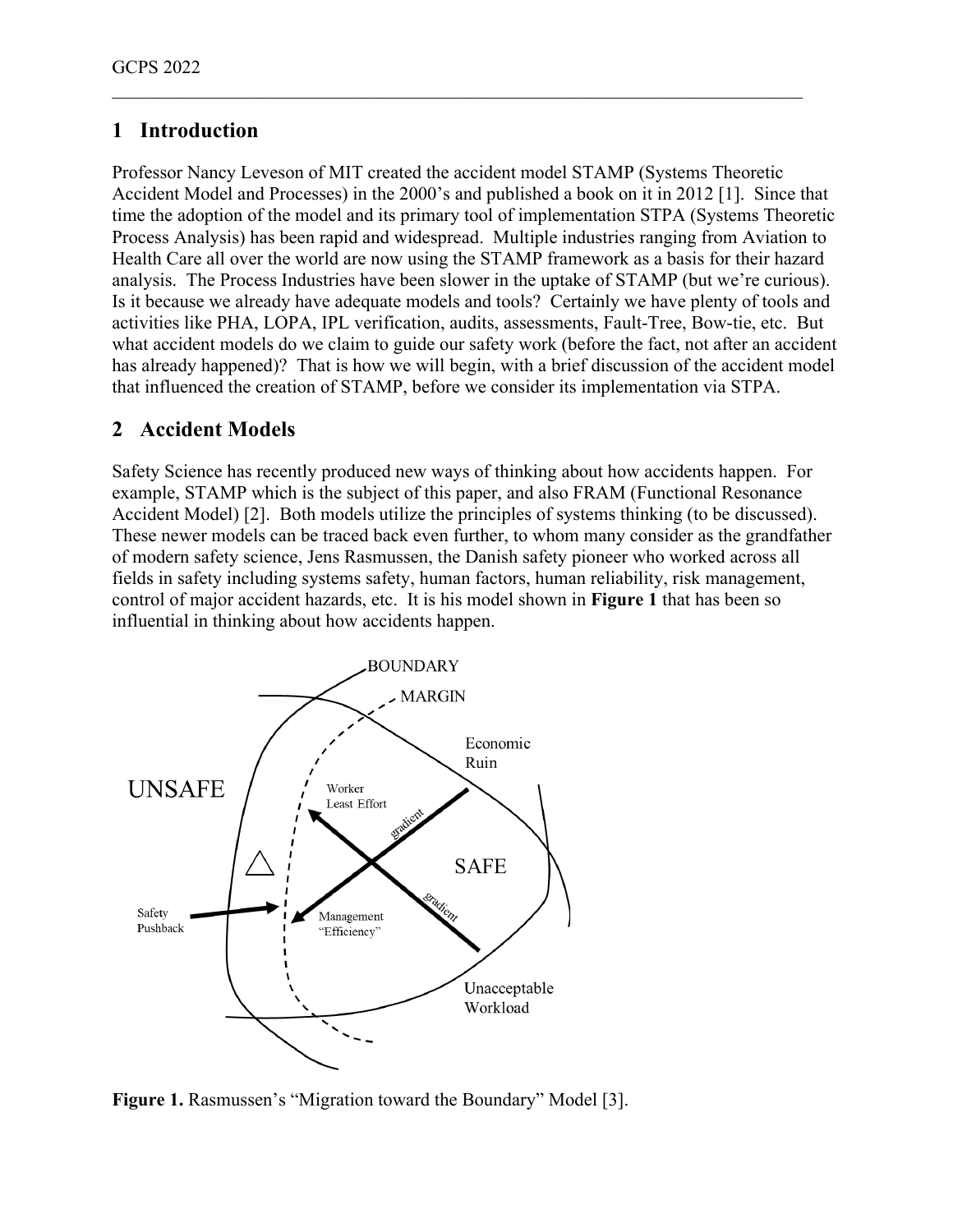#### *2.1 Brief discussion of Rasmussen's "Migration toward the Boundary" Model*

Rasmussen's model incorporates at least three distinguishing features that makes it unique from more traditional and linear "chain-of-events," "falling dominoes," or "swiss-cheese barrier" type accident models.

\_\_\_\_\_\_\_\_\_\_\_\_\_\_\_\_\_\_\_\_\_\_\_\_\_\_\_\_\_\_\_\_\_\_\_\_\_\_\_\_\_\_\_\_\_\_\_\_\_\_\_\_\_\_\_\_\_\_\_\_\_\_\_\_\_\_\_\_\_\_\_\_\_\_

- 1. Drift pressure gradients produce drift toward the boundary
- 2. Time the drift occurs over time
- 3. Humans and the Organization these are the gradients
- 4. Boundary between safe and unsafe

STAMP incorporates several features of Rasmussen's model including extending the system boundary (i.e., go broad), include humans and organization, and provide constraints and feedback (i.e., control) to the drift gradients to prevent reaching the boundary. Safety resides in the constraints (see **Fig. 9** for some examples). The system boundary is expanded beyond potential proximal causes (i.e., front line workers), to include conditions (e.g., design errors or maintenance deficiencies, etc.) as well as systemic factors (e.g., management decisions, employee turnover, engagement, etc.).

#### *2.2 STAMP and Systems Theory*

The creation of STAMP was also influenced by Systems Theory (or systems thinking). Systems thinking originated in the 1950's as a way to holistically analyze problems [4]. This is opposite to what is called Reductionism, which is when a system is broken down, and the parts analyzed individually. Reductionism is how most engineering activities occur. Systems thinking holds, that when the system is broken down for analysis (ie, structural decomposition), some properties that belong to the system will be lost. The properties that are lost, are called emergent properties, i.e., they are properties of the system, not the parts of the system. The way to analyze the emergent properties of a system is by functional abstraction. Emergence has been called the single most fundamental systems idea [4]. Mechanical systems provide the easiest way to visualize emergence. The parts of a car have different properties than the car as a whole (system), for example, the component properties of the brakes vs. the emergent properties of the car such as mobility, or comfort, or style, or even something like environmental footprint. Three elements of systems thinking are described in more detail here.

1. Accidents can happen even when there has been no failure of individual components. High component reliability does not mean a system is safe. Reliability and safety are different properties of a system, where safety is more of an emergent property compared to component reliability. Levenson gives many examples of this in her book [1]. For example, a chemical plant run-away reaction occurred when the high integrity computer software created an unsafe state. The field sensors were not failed, and the computer did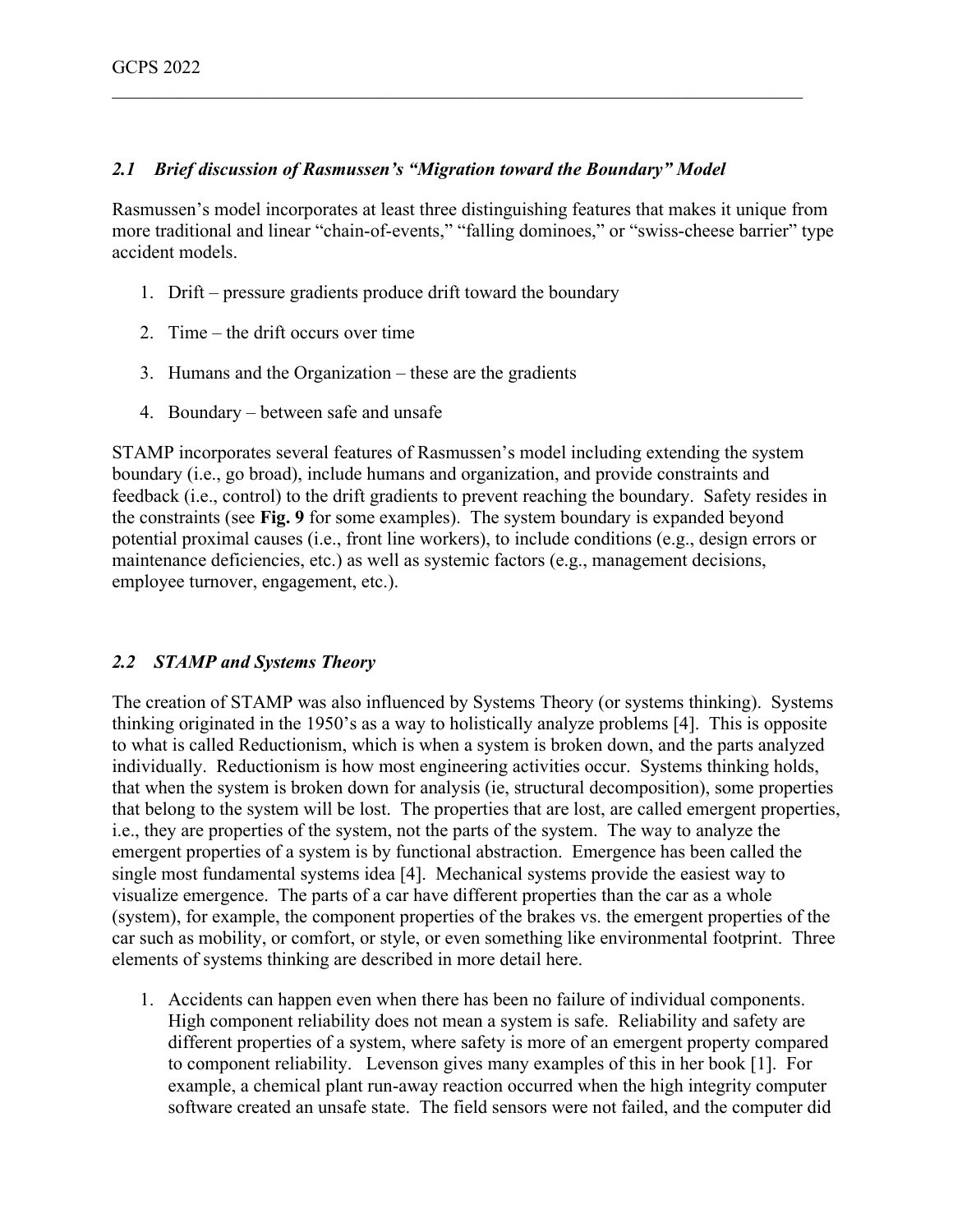exactly what it was specified to do. It's true enough that there was no component failure, yet the accident still occurred. Still, we recognize that while software doesn't "fail" in the traditional sense, however, as Process Safety professionals we would see this as a deficiency in the software requirements specification to anticipate potential unsafe states. This is a big part of STPA (the tool used to implement STAMP) to identify these unsafe software states and modes.

\_\_\_\_\_\_\_\_\_\_\_\_\_\_\_\_\_\_\_\_\_\_\_\_\_\_\_\_\_\_\_\_\_\_\_\_\_\_\_\_\_\_\_\_\_\_\_\_\_\_\_\_\_\_\_\_\_\_\_\_\_\_\_\_\_\_\_\_\_\_\_\_\_\_

Another interpretation of how accidents can happen when there has been no failure, comes from Perrow [15] "normal accident theory" and then developed further by Hollnagel [2] as "functional resonance." These are referred to as "system accidents." Here, there are no failures (per se), instead it is the variation (resonance) in normal work processes that when superimposed together in a non-linear (complex and tightly coupled) system produces accidents. An initial reading of these concepts one may conclude this is just semantics. A deeper reading shows there to be some value in distinguishing between the meanings of "failure" and "variation in normal work." The potential for leading indicators based on the variance from 'normal' is one example.

- 2. Interactions between components of the system create emergent properties including failure. The above example of the interaction between the field hardware and the computer software (neither of which failed) is an example of an emergent failure. Other examples abound. The author knows of a scenario between a process engineer and an MOC coordinator. Both individually did their jobs well by generating and reviewing MOCs, respectively. But over time the process engineer perceived the MOC coordinator as "nitpicking" (confirmed a non-offensive term) his MOC's, and stopped generating them when changes were to be made. Failure emerged only between the interaction of the two. The heart of STPA is to evaluate the interactions between components (as opposed to the components themselves).
- 3. Systems Theory is ground in classic control theory (ie, control signals with feedback loops). STPA uses this same philosophy of control with constraints on and feedback from the interactions between parts. STPA is a control-theory based hazard analysis technique [1]. Safety resides in the constraints (i.e., control actions). That is why there is only one guideword used in STPA – "unsafe control action" (UCA), which looks at how and why the safety constraints may be violated (or, alternatively can be used to identify what safety constraints are needed).

#### *2.3 The "Nuts and Bolts" of STPA*

STPA (Systems Theoretic Process Analysis) is the "tool" used to implement the new way of thinking embodied by STAMP. It is a hazard analysis tool. It has a look and feel similar to HAZOP or FMEA, but there are a few key high-level differences, listed here.

1. STPA has the ability to "go broad" with respect to both the system studied, as well as causes. While HAZOP or FMEA may list (for example) 'human error' as a proximal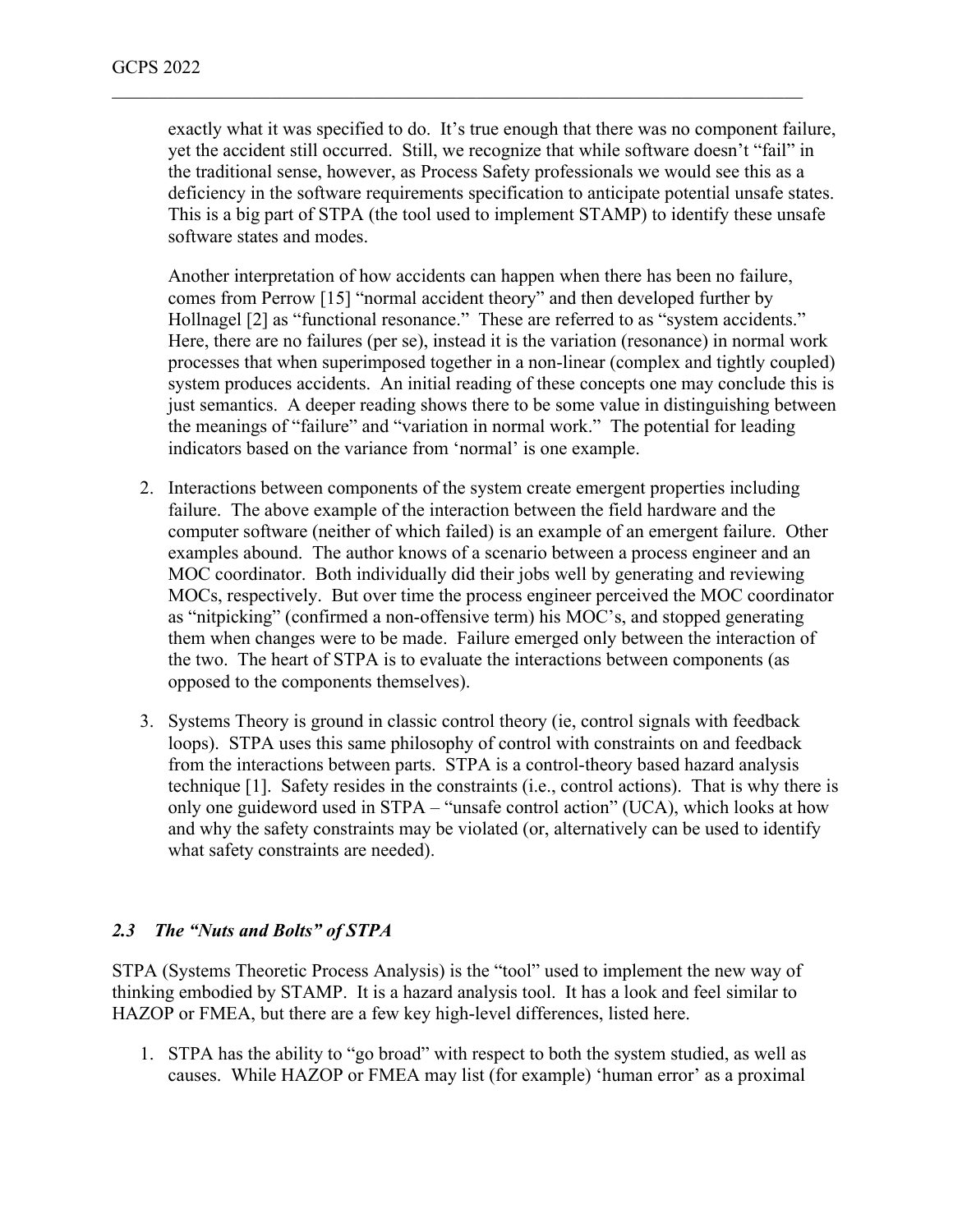cause, STPA has the ability to study the 'human error' as a system including mental models, conditions, and systemic factors related to the potential error.

\_\_\_\_\_\_\_\_\_\_\_\_\_\_\_\_\_\_\_\_\_\_\_\_\_\_\_\_\_\_\_\_\_\_\_\_\_\_\_\_\_\_\_\_\_\_\_\_\_\_\_\_\_\_\_\_\_\_\_\_\_\_\_\_\_\_\_\_\_\_\_\_\_\_

- 2. It works top down. You begin by identifying the top event "loss." The loss could be related to safety, environmental, reputation, etc. Or, the loss could be related to the "mission" (for example, to respond, to isolate, to maintain). The loss should be related to the emergent property (caused by interactions between the parts) which you need to control or constrain. In practice, the top event loss will be identified in a PHA (Process Hazard Analysis) type study and then STPA will be invoked to further evaluate the scenario as shown in **Figure 3**. The STPA study is independent of PHA.
- 3. You need a control structure (drawing). Often this will be a custom drawing made for the system you are analyzing. P&IDs and procedures aren't the primary document that you'll STPA against.
- 4. You'll analyze the interactions between the elements on the control structure, not the elements themselves (the exception is **Fig. 5** the "Engineering for Humans" model requires evaluating the internal mental models of the operator). You're looking for unsafe interactions that lead to the Loss.

There are some similarities between STPA and traditional methods such as HAZOP and FMEA. These are listed here.

- 1. It works by Deviation (parameter + guideword). The guideword used is "control action." You're looking for ways the control action is unsafe or otherwise violates the safety constraints.
- 2. It creates scenarios that lead to the undesired outcome (ie. Loss). But it works backwards (ie, from top event Loss to Cause).
- 3. It generates recommendations related to preventing the Loss (at the last step).
- 4. It documents all this in table format similar to a HAZOP or FMEA spreadsheet.
- 5. It's performed as a facilitated team meeting.
- 6. In many ways it is HAZOP or FMEA done backwards.

The order of STPA proceeds per below, and as mentioned above uses a top-down approach. All of this information is captured in a table format (see **Fig. 2**).

- 1. Identify the Loss (top event) to be studied.
- 2. Draw the control structure (that is used to 'control' or provide 'constraints' to prevent the Loss) and show the interactions between parts (as arrows) as well as call out the specific control actions and feedback. Once the system is defined it is then studied in minutiae.
- 3. Identify unsafe control actions(UCA), using the following guidewords: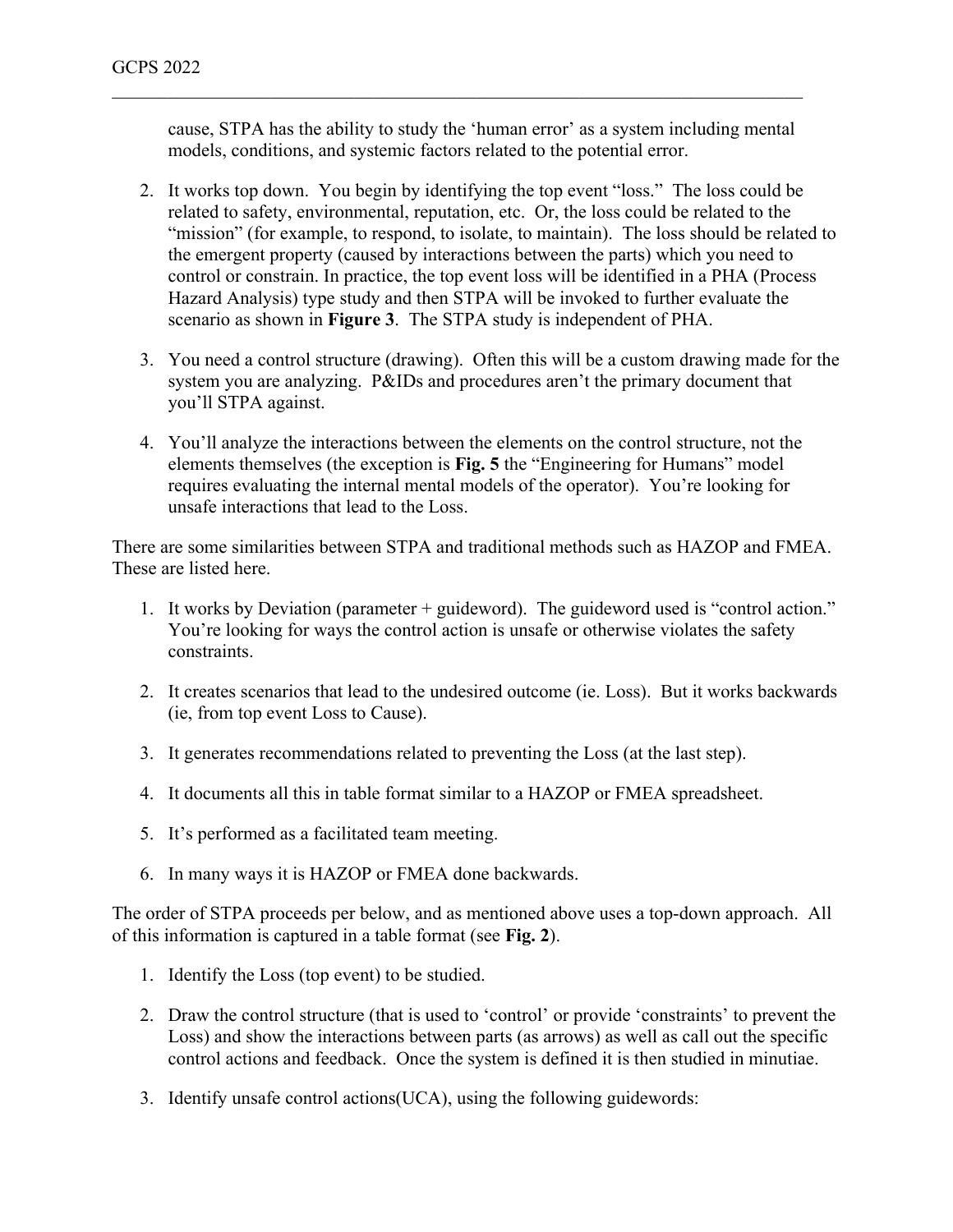- a. Control not provided
- b. Control provided in the wrong way (when not needed, too early, too late, out of order, stopped too soon, stopped too late, etc.)
- 4. Write the "loss scenario" (can be a narrative) by looking for 'causes' of the UCA that lead to the Loss. You first identify the context (mode or state in which the UCA occurs). Then, STPA looks at the "process model" (and/ or "automation model") of the human or hardware or software, (ie, their 'beliefs' as in why would they - or what would make them – take this unsafe action). The 'causes' can be broad, working from proximal, to conditions, to systemic issues.

5. Make recommendations related to UCA, causes, controls, constraints, feedback, and other requirements, etc. to prevent the loss scenario.

| LOSS EVENT: Autonomous car crashes<br>SYSTEM BOUNDARY: Control computer and the controlled vehicle |               |                               |                                       |                                                     |                                        |                                      |                                                                           |  |  |
|----------------------------------------------------------------------------------------------------|---------------|-------------------------------|---------------------------------------|-----------------------------------------------------|----------------------------------------|--------------------------------------|---------------------------------------------------------------------------|--|--|
| Control<br>action                                                                                  | <b>Source</b> | Context<br>(Mode or<br>State) | UCA1<br>(Not<br>provided)             | UCA2<br>(Provided<br>wrong<br>way)                  | Cause<br>(UCA1)                        | Cause<br>(UCA2)                      | Recommendation                                                            |  |  |
| <b>Brake</b><br>C <sub>md</sub><br>given                                                           | Computer      | When<br>stopping<br>needed    | Unsafe $-$<br>describe<br>consequence | Unsafe (too<br>$short) -$<br>describe<br>consequenc | Obstructed<br>View, etc.<br>(list all) | Faulty<br>sensor, etc.<br>(list all) | Require longer<br>1.<br>stopping distance<br>Provide sensor<br>redundancy |  |  |
| <b>Next</b><br>Control<br>action                                                                   | .             | .                             | .                                     |                                                     |                                        |                                      |                                                                           |  |  |

**Figure 2.** STPA worksheet to capture the team discussion. The worksheet is structured very similar to a HAZOP or FMEA.

UCA = Unsafe Control Action (guideword)

The claim is made that STPA costs much less than traditional methods such as HAZOP and fault-tree, etc. to implement. The MIT group has machine coded structured text related to the deviations, which then (apparently) with some minimal set-up, is able to autogenerate the STPA study. As we all know there is no such thing as a free lunch when attempting to identify hazard scenarios, so we won't waste any more time here on this claim. And from what I can glean watching many hours of STPA tutorials (all of this material is available for free on-line), STPA can be every bit as detailed and time consuming as a traditional HAZOP and FMEA. There are no short-cuts.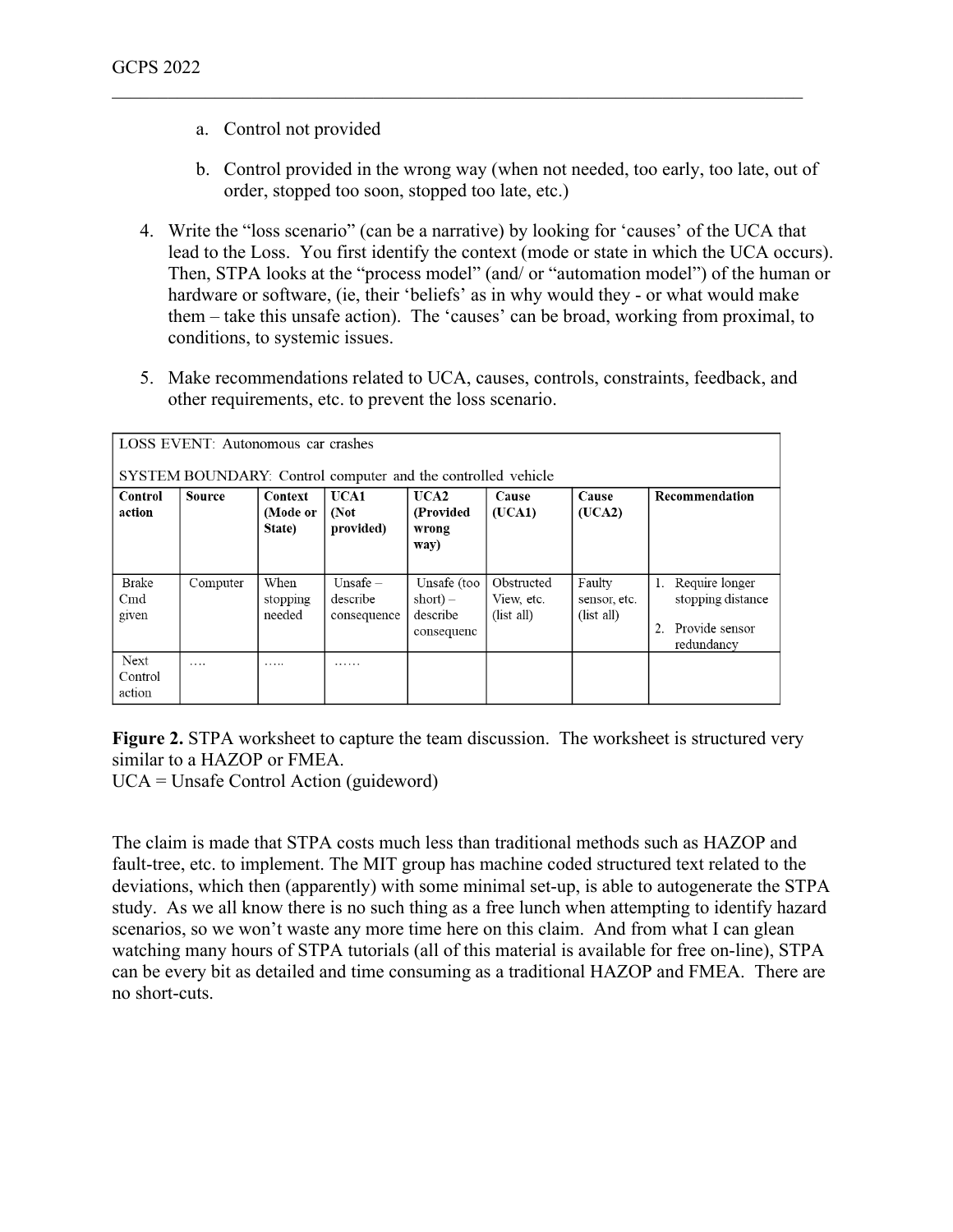# **3 Applying STPA to Transient Operating States**

As mentioned in **Section 2**, STPA has the ability to "go broad" ie, extend the boundary of the study to include what is traditionally outside of a HAZOP or FMEA to evaluate in detail. This includes transient or non-routine operating states such as:

\_\_\_\_\_\_\_\_\_\_\_\_\_\_\_\_\_\_\_\_\_\_\_\_\_\_\_\_\_\_\_\_\_\_\_\_\_\_\_\_\_\_\_\_\_\_\_\_\_\_\_\_\_\_\_\_\_\_\_\_\_\_\_\_\_\_\_\_\_\_\_\_\_\_

- 1. Operator Emergency Response to abnormal condition **(Section 3.2)**.
- 2. Maintenance activity that has process safety implications (for example, through some loss of containment scenario) **(Section 3.2)**.
- 3. Barrier integrity (ie, safeguard, Independent Protection Layer, etc.) control system **(Section 3.3)**.

This paper will look at all three below. It should be noted here and as described in **Section 2**, STPA starts with (assumes) the top event loss has been identified (beforehand). Losses related to transient operating modes can be identified by a PHA (Process Hazard Analysis). STPA will then be invoked for high hazard transient or non-routine scenarios especially those with a significant human element involved. The STPA will take a "deeper-dive" into the causal scenarios of the loss (ie, will look "behind" the human error). This work-flow is shown in **Figure 3**.



**Figure 3**. STPA work-flow. Because STPA works "backwards" (i.e., starts with the top event and works down to the causes) you must bring with you the loss or high hazard to evaluate. The traditional PHA can be used to identify high hazard scenarios related to maintenance and other non-routine modes of operation that are primarily human involved. Operator's performing the actual maintenance task is a good example (as opposed to only preparation for maintenance). Another is any maintenance task that has the potential to harm more than just the person (or persons) doing the task.

## *3.1 Drawing the Control Structure (generic)*

The control structure should be created early in the STPA process (before the team meets). The control structure will be adjusted during the team meeting as new information is learned.

A generic control structure is shown in **Figure 4** [6]. Keep in mind that the "controller" can be a human controller interfacing with a control system. The lines with arrows represent generically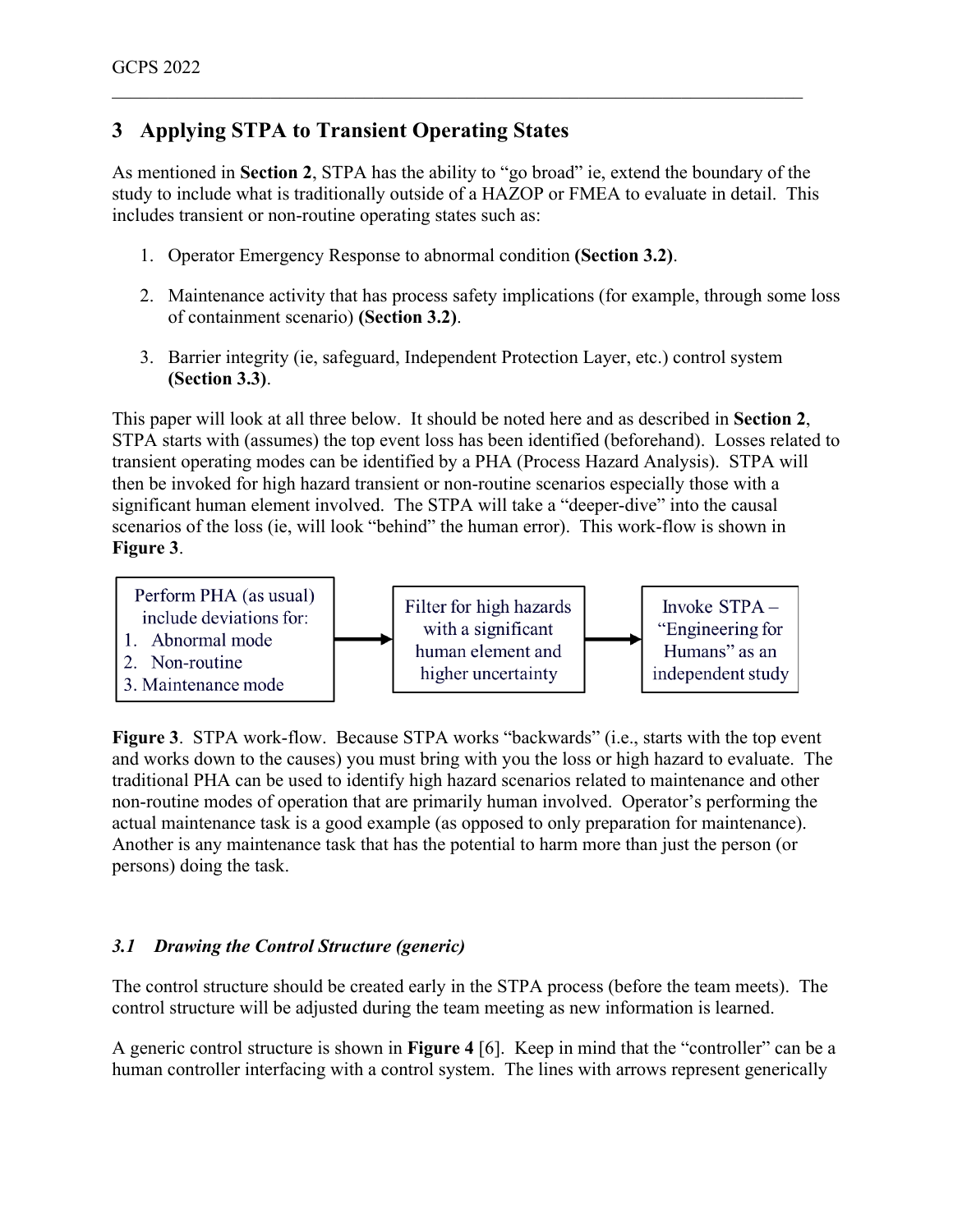inputs and outputs, such as control actions, information, feedback, etc. You'll create deviations for the lines and arrows (missing, wrong, inadequate, etc.).

\_\_\_\_\_\_\_\_\_\_\_\_\_\_\_\_\_\_\_\_\_\_\_\_\_\_\_\_\_\_\_\_\_\_\_\_\_\_\_\_\_\_\_\_\_\_\_\_\_\_\_\_\_\_\_\_\_\_\_\_\_\_\_\_\_\_\_\_\_\_\_\_\_\_

Figure 5 shows a model that was created specifically for a human controller [6]. It is known as the STPA extension "STPA - Engineering for Humans." It draws heavily from existing human factors type models including for decision making. It's designed to help practitioners develop a richer set of causal scenarios related to human operator behavior – the "why would they" potentially violate the safety constraints of the system. Remember that "causal" does not necessarily mean proximate. It could also include conditions and systemic factors that are correlated (ie, latent or contributory) with unsafe control actions. **Figure 5** is where the lone guideword used in STPA, "Control Action" begins to become inadequate. Other deviations and descriptive conditions will be needed to write the causal scenarios for the "Engineering for Humans" model. These are discussed below.



**Figure 4**. Generic Control Structure Drawing [6]. The "controller" could be a human. The arrows represent control actions, information, and feedback. Deviations are written for unsafe control actions (missing, wrong, etc.)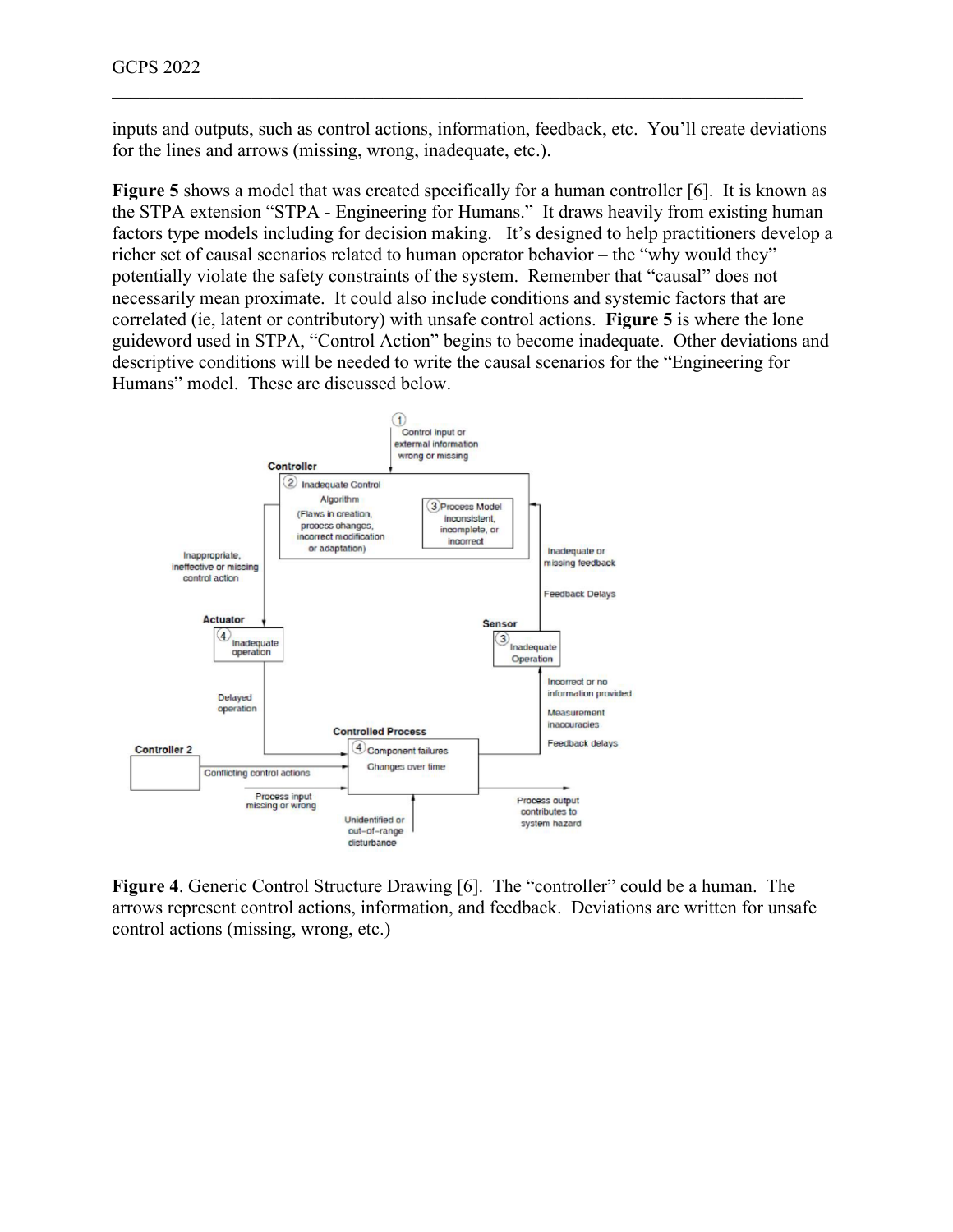

Figure 5. The Engineering for Humans Model [6]. Input (1) looks at how decisions are made, input (2) looks at our current beliefs, and input (3) looks at how we update those beliefs in light of new data. Except for the connections to the external environment, this model is not suitable to analysis by deviations (parameter  $+$  guideword). Instead, human factors aids will be used to evaluate the internal human model.

#### *3.2 Drawing the Control Structure – two specific examples*

Let's look at two specific instances of control structures that are derived from the generic **Figures 4 and 5**.

First will be a control room operator's response to abnormal situation **(Fig. 6)**. This control structure is intended to be a specific instance of **Figure 5**. In this model, operator behavior as to "why they might do or believe something" is a large part of this analysis in developing (and mitigating) the causal scenarios. You'll notice the need to incorporate human factors aids to help guide this STPA.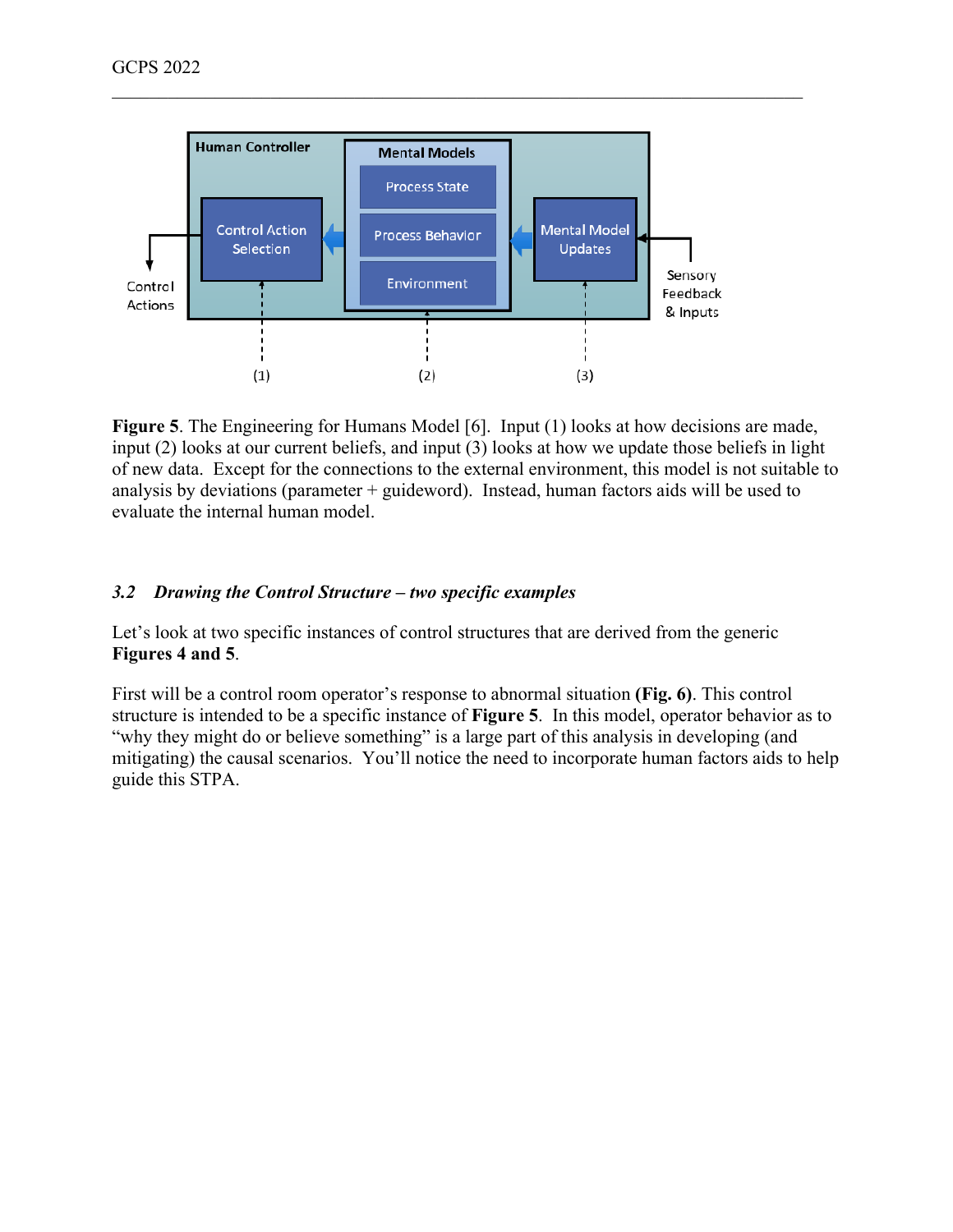

**Figure 6**. Specific example of the "STPA-Engineering for Humans" model. Console operator response to abnormal situation with potential for catastrophic outcome. Note that it draws on a variety of existing human factors tools and methods, such as Petro-HRA [12], Kirwan [13], and Klein [11]. Typical tools like HAZOP and FMEA do not provide the same look.

Recall from above that step 4 of the STPA method is writing the "loss scenario." This can be more of a narrative when performing "STPA-Engineering for Humans" versus documenting a hardware/ software centric control structure which is more amenable to the table format (see **Fig. 2**). When evaluating a human controller (i.e., operator) as shown in **Figure 6** especially when cognition (i.e., thinking) will be involved with responding to the abnormal event, understanding the operator's mental models can be an important aspect of the task analysis. An operator has two mental models – one of the process and one of the automation [6]. **Figure 7** presents a convenient way to categorize an operator's mental model to help guide the task analysis.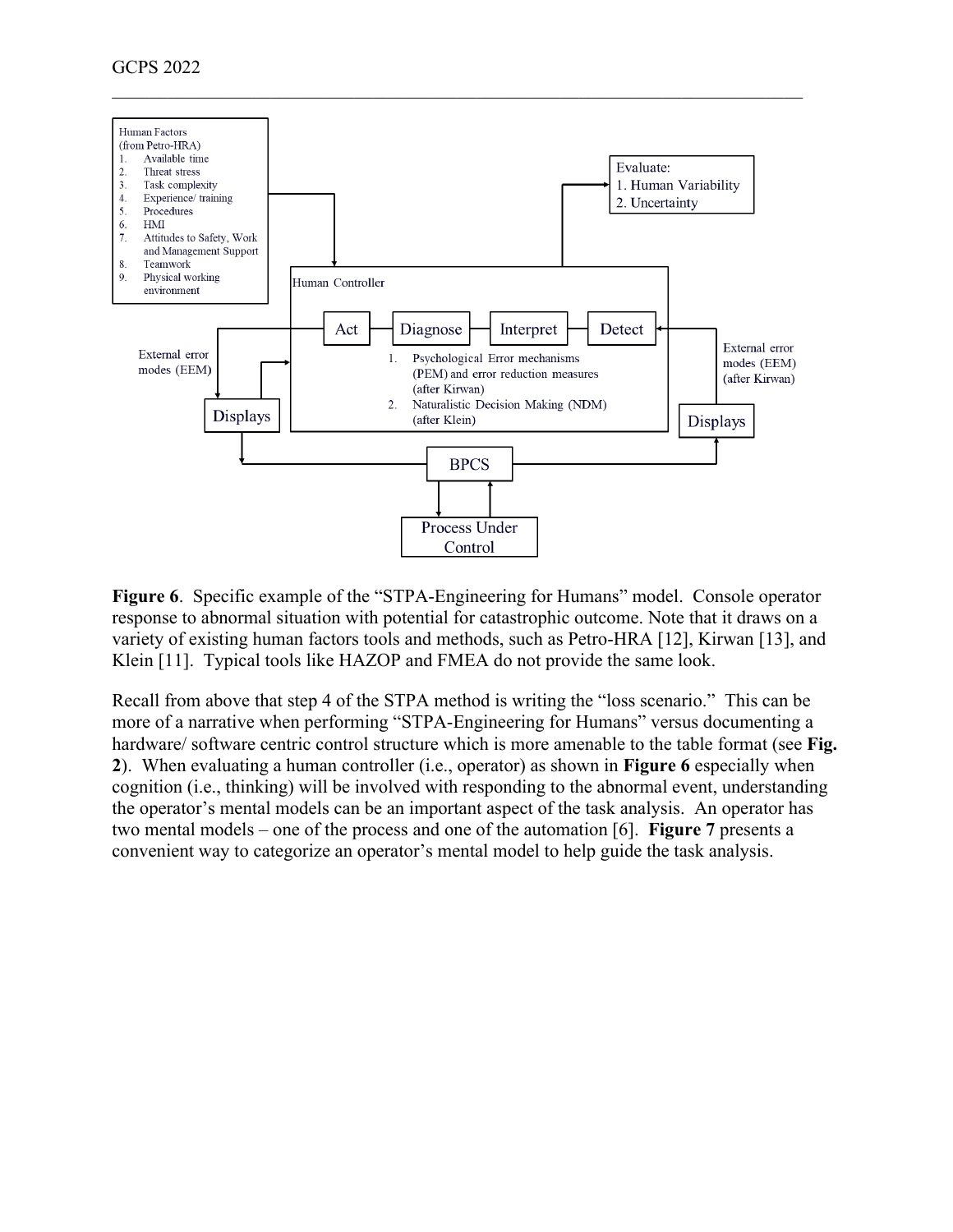|               | Positive (+)                                                                                                                                   | Negative (-)                                                                |
|---------------|------------------------------------------------------------------------------------------------------------------------------------------------|-----------------------------------------------------------------------------|
| <b>System</b> | How the system works:<br>Parts, connections, causal<br>relationships, process control logic                                                    | How the system fails:<br>Breakdowns and<br>limitations                      |
| Person        | How to make the system work:<br>Detecting anomalies, appreciating<br>the system's responsiveness,<br>performing workarounds and<br>adaptations | How users get confused:<br>The kinds of errors people<br>are likely to make |

**Figure 7**. The Mental Model Matrix after Gary Klein [10]. There will be one instance for the operator's mental model of the process, and one instance for the operator's mental model of the automation. This matrix can be used when discussing the abnormal event response with the operator to identify potential latent weaknesses in the system. Notice the mental model not only includes how something works, but also how it can fail.

\_\_\_\_\_\_\_\_\_\_\_\_\_\_\_\_\_\_\_\_\_\_\_\_\_\_\_\_\_\_\_\_\_\_\_\_\_\_\_\_\_\_\_\_\_\_\_\_\_\_\_\_\_\_\_\_\_\_\_\_\_\_\_\_\_\_\_\_\_\_\_\_\_\_

The next example is intended to be a specific instance of **Figure 4**, the generic control structure. This is shown in **Figure 8**. In this example, the amount of cognitive related functions is much lower than in **Figure 6**. For example, a skill-based procedural task that is performed by a human. In this example as well as in **Figure 8**, human factors will play a significant role in evaluating and developing the causal scenarios related to the loss.



**Figure 8**. Specific example of the generic control structure drawn for an operation's Maintenance task that has process safety implications. Note that it draws on a variety of existing human factors tools and methods, such as Norman [5] and Swain [9]. Additional taxonomies can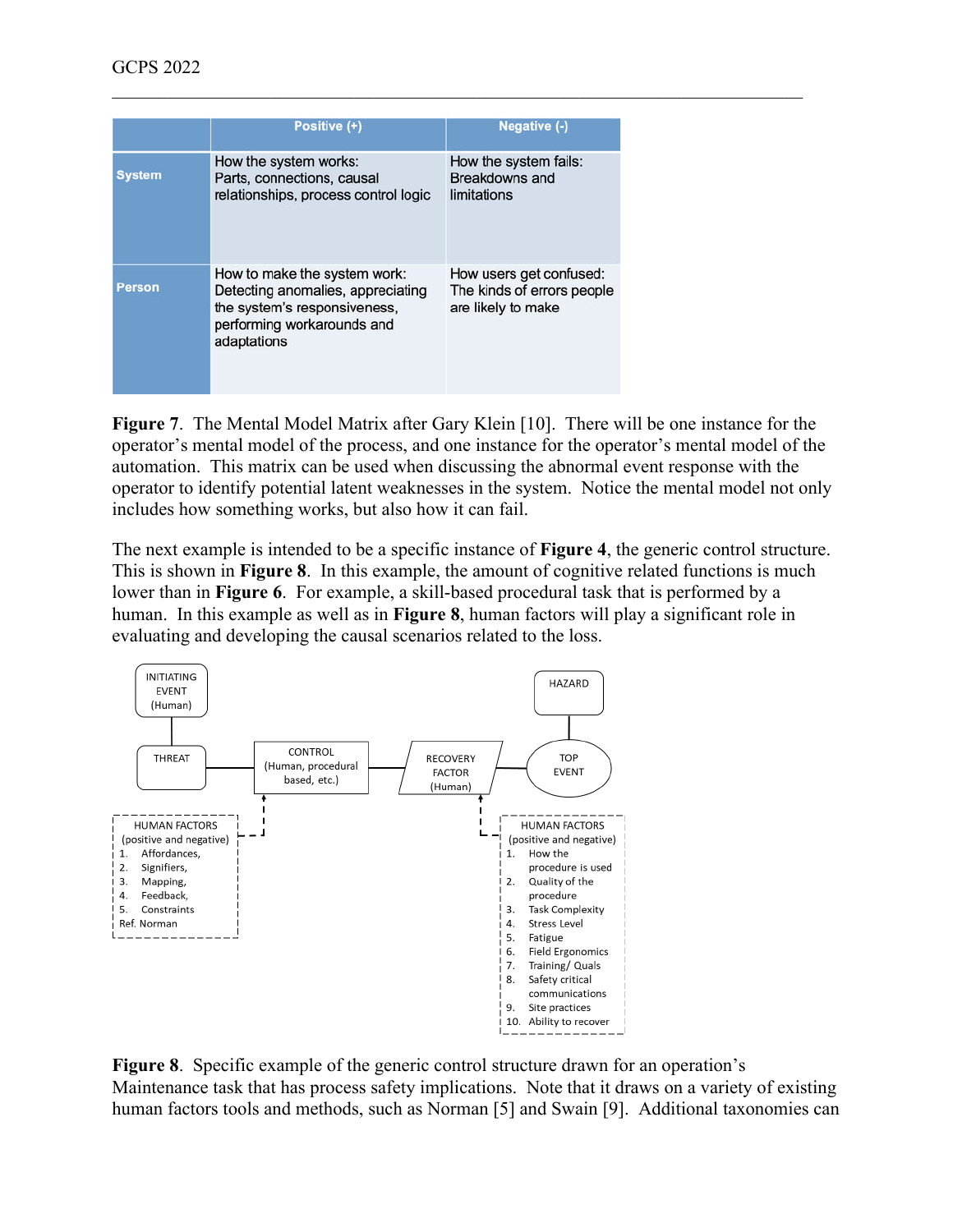be found in HFACS (Human Factors Analysis and Classification System) [7] and SHERPA (Systematic Human Error Reduction and Prediction Approach) [8]. Typical tools like HAZOP and FMEA do not provide the same look.

\_\_\_\_\_\_\_\_\_\_\_\_\_\_\_\_\_\_\_\_\_\_\_\_\_\_\_\_\_\_\_\_\_\_\_\_\_\_\_\_\_\_\_\_\_\_\_\_\_\_\_\_\_\_\_\_\_\_\_\_\_\_\_\_\_\_\_\_\_\_\_\_\_\_

The clear value in evaluating the control structure is the qualitative Task Analysis component, to find and fix negative human factors associated with the task. To that end, the following human factors (after Norman [5]) should be investigated for maintenance and other non-routine tasks, for example, the one or more critical steps of the procedure (either as a cause of a catastrophic event, or response to it).

- **Affordances** are used to afford a location to perform work. A simple example is a valve handle. It provides a place for the operator to place their hands. Affordances can be used improperly, for example, an operator may have to stand on said valve handle (or the piping) to reach a manual valve above him. This may make the likelihood of a procedural error more likely.
- **Signifiers** tell the operator how to interact with the affordance. A round valve handle turns. A levered valve handle rotates. The best signifiers are intuitive (don't require conscious thought). Signs require effort and conscious thought (to see, read, and comprehend), and are therefore not the best use for signifiers (this is not to suggest getting rid of signs, but to understand the limitation). Populational stereotypes are learned signifiers, for example, "righty-tighty, lefty-loosey." Designs that violate populational stereotypes are considered error-likely.
- **Mapping** is used to spatially connect controls with affordances. For example, procedures and designs that use labels and drawings to map a procedural step to the actual equipment in the field.
- **Forcing functions** force desired behavior. For example, car-seals, chain locks, and captive key systems placed on valves are recognized as reducing errors of omission and commission related to valve manipulation.
- **Feedback** to allow an operator to recover from their error before something bad happens.

## *3.3 Drawing the Control Structure – A safeguard or IPL (Independent Protection Layer)*

Lastly, a barrier control diagram is shown in **Figure 9** along with its safety constraints.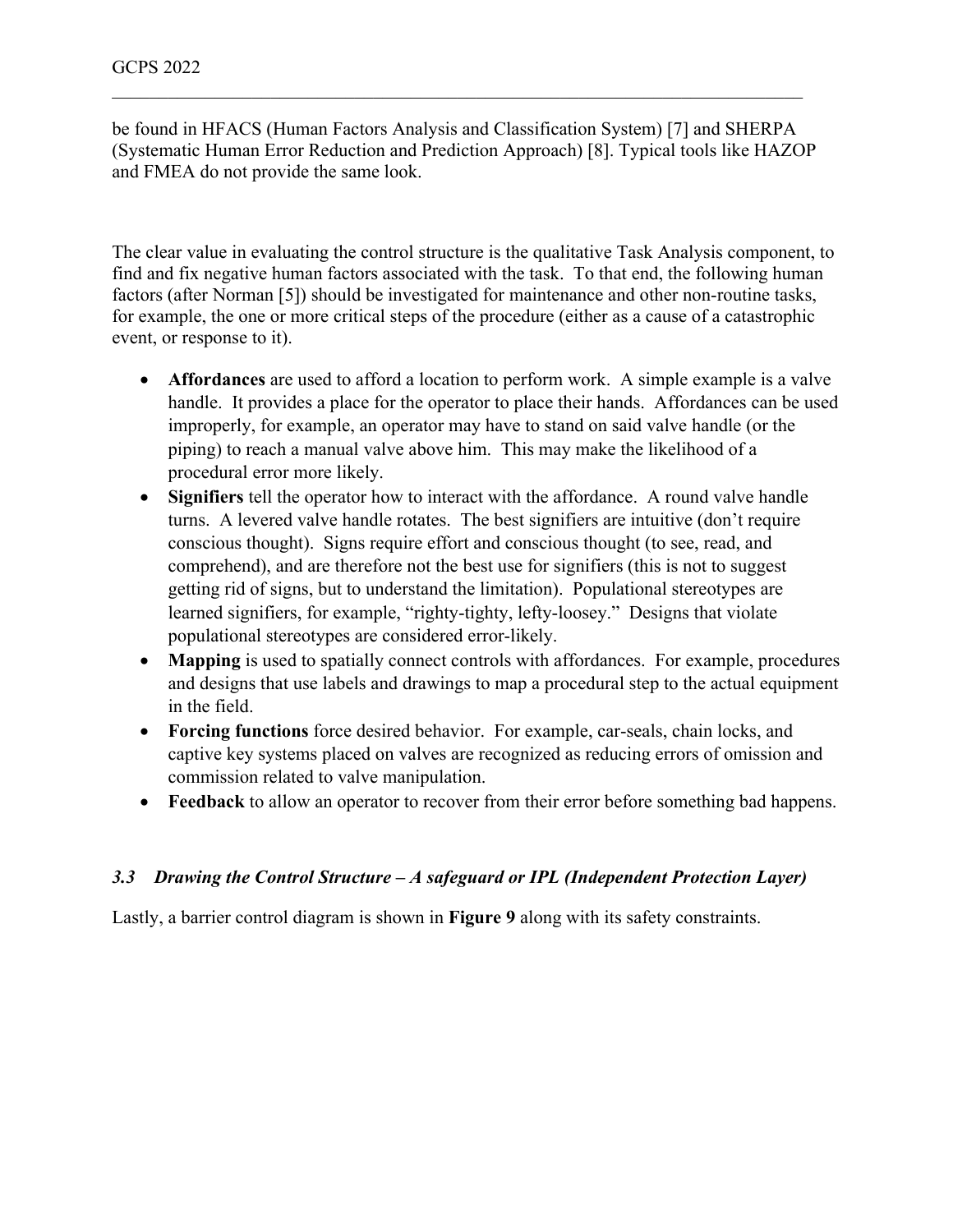

**Figure 9**. Barrier, safeguard, or IPL (Independent Protection Layer) safety constraints and feedback and monitoring control system [14]. Safety resides in the constraints (i.e., control actions). That is why there is only one guideword used in STPA – "unsafe control action" which looks at how and why the safety constraints may be violated.

## **4 Conclusion**

This paper reviewed the new accident model known as STAMP and its primary tool for implementation known as STPA which is a hazards analysis tool. A more recently developed extension of STPA known as "Engineering for Humans" was also described. The value of STAMP/ STPA (for process safety) is not in having another tool to use to conduct a PHA (Process Hazard Analysis). Those methods already exist and have the capability to evaluate "unsafe control actions" as part of BPCS or human error, etc. initiating causes. However, STAMP/ STPA and its extension "Engineering for Humans" does provide an unrealized opportunity to evaluate human factors scenarios related to potential major accident hazards that are currently being ignored by the traditional methods. To be clear, methods such as PHA (Process Hazards Analysis) do consider the human element in terms of errors and mishaps that can occur (ideally for any mode of operation). However, the analysis stops there. What STPA and its extension "Engineering for Humans" do is look beyond stopping at "human error" (i.e., to see human error not as the cause of a scenario but as a consequence of the system, in order to identify latent conditions and systemic factors that make the potential for catastrophe more likely). Evaluating non-routine modes such as high-risk maintenance and abnormal situations is a good place to start. As discussed, STPA requires the potential loss to be identified up front. PHA will provide this. In addition, STPA will be executed as a separate study from PHA. Together, they will provide a more complete systems look at potential major accident hazards.